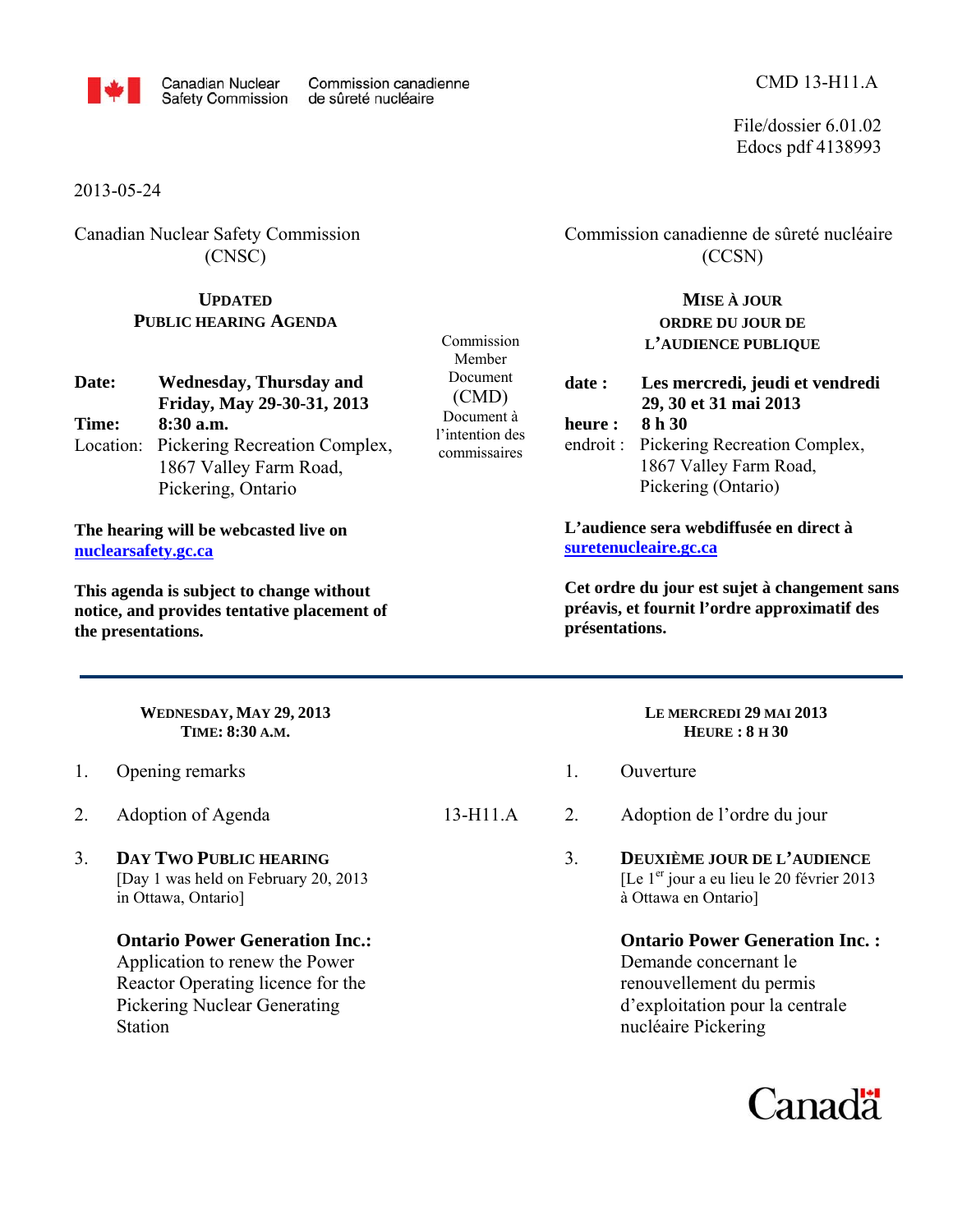| Oral presentation by<br>Ontario Power Generation Inc.                                     | $13-H2.1B$<br>13-H2.1C                                           | Exposé oral par<br>Ontario Power Generation Inc.                                    |
|-------------------------------------------------------------------------------------------|------------------------------------------------------------------|-------------------------------------------------------------------------------------|
| Oral presentation by<br><b>CNSC</b> staff                                                 | $13-H2.B$                                                        | Exposé oral par le<br>personnel de la CCSN                                          |
| Joint presentation on<br><b>Emergency Management Plans</b>                                | 13-H2.137                                                        | Présentation conjointe au sujet des<br>plans de gestion des urgences                |
| <b>FIRST ROUND OF QUESTIONS FROM</b><br><b>COMMISSION MEMBERS</b>                         |                                                                  | PREMIÈRE PÉRIODE DE QUESTIONS DES<br>MEMBRES DE LA COMMISSION                       |
| Oral presentation by the<br>Ajax-Pickering Board of Trade                                 | $13 - H2.2$                                                      | Exposé oral par le<br>Ajax-Pickering Board of Trade                                 |
| Oral presentation by<br>Kathleen Chung                                                    | 13-H <sub>2.34</sub>                                             | Exposé oral par<br>Kathleen Chung                                                   |
| Oral presentation by<br>Northwatch                                                        | 13-H <sub>2</sub> .123<br>13-H2.123A<br>13-H2.123B<br>13-H2.123C | Exposé oral par<br>Northwatch                                                       |
| Oral presentation by<br>Safe Communities of Pickering<br>and Ajax                         | $13-H2.3$                                                        | Exposé oral par<br>Safe Communities of Pickering<br>and Ajax                        |
| LUNCH FROM 12:30 P.M. TO 1:30 P.M.                                                        |                                                                  | DÎNER DE 12 H 30 À 13 H 30                                                          |
| Oral presentation by<br>David Foster                                                      | 13-H <sub>2.9</sub>                                              | Exposé oral par<br>David Foster                                                     |
| Oral presentation by the<br><b>Pickering Nuclear Community</b><br><b>Advisory Council</b> | 13-H <sub>2.11</sub>                                             | Exposé oral par le<br><b>Pickering Nuclear Community</b><br><b>Advisory Council</b> |
| Oral presentation by<br>Jo Hayward-Haines                                                 | 13-H <sub>2.58</sub>                                             | Exposé oral par<br>Jo Hayward-Haines                                                |
| Oral presentation by the<br>University of Ontario Institute<br>of Technology              | 13-H <sub>2.25</sub><br>13-H2.25A                                | Exposé oral par l'<br>University of Ontario Institute<br>of Technology              |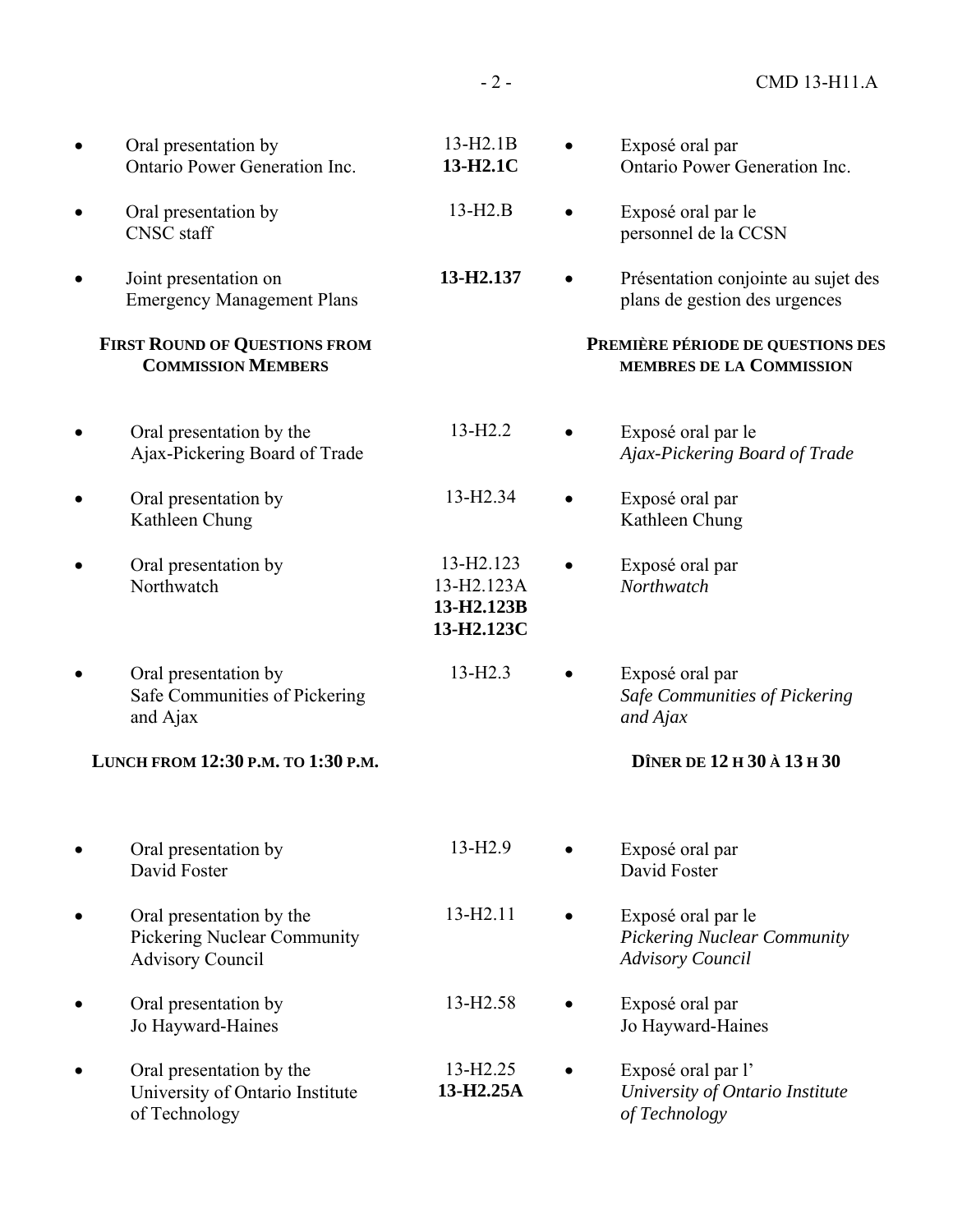• Oral presentation by Women in Nuclear – Canada 13-H2.37 • Exposé oral par *Women in Nuclear – Canada*  • Oral presentation by the Métis Nation of Ontario 13-H2.130 • Exposé oral par la Nation Métis de l'Ontario • Oral presentation by Go Solar Canada 13-H2.26 • Exposé oral par *Go Solar Canada*  • Oral presentation by the Canadian Nuclear Society 13-H2.61 • Exposé oral par la Société Nucléaire Canadienne • Oral presentation by Donald (Tim) Seitz 13-H2.8 • Exposé oral par Donald (Tim) Seitz • Oral presentation by Lake Ontario Waterkeeper 13-H2.29 • Exposé oral par *Lake Ontario Waterkeeper*  • Oral presentation by the Clarington Board of Trade and the Office of Economic Development 13-H2.39 • Exposé oral par le *Clarington Board of Trade* et *Office of Economic Development*  • Oral presentation by Just One World 13-H2.41 • Exposé oral par *Just One World*  **DINNER FROM 6:30 P.M. TO 7:15 P.M. SOUPER DE 18 H 30 À 19 H 15**  • Oral presentation by Brenda Stevenson 13-H2.12 • Exposé oral par Brenda Stevenson • Oral presentation by Alexis Jakubiec **13-H2.136** • Exposé oral par Alexis Jakubiec • Oral presentation by the Regional Municipality of Durham 13-H2.44 • Exposé oral par la *Regional Municipality of Durham*  • Oral presentation by the Friends of the Farewell and Black Creeks 13-H2.52 **13-H2.52A**  • Exposé oral par *Friends of the Farewell and Black Creeks*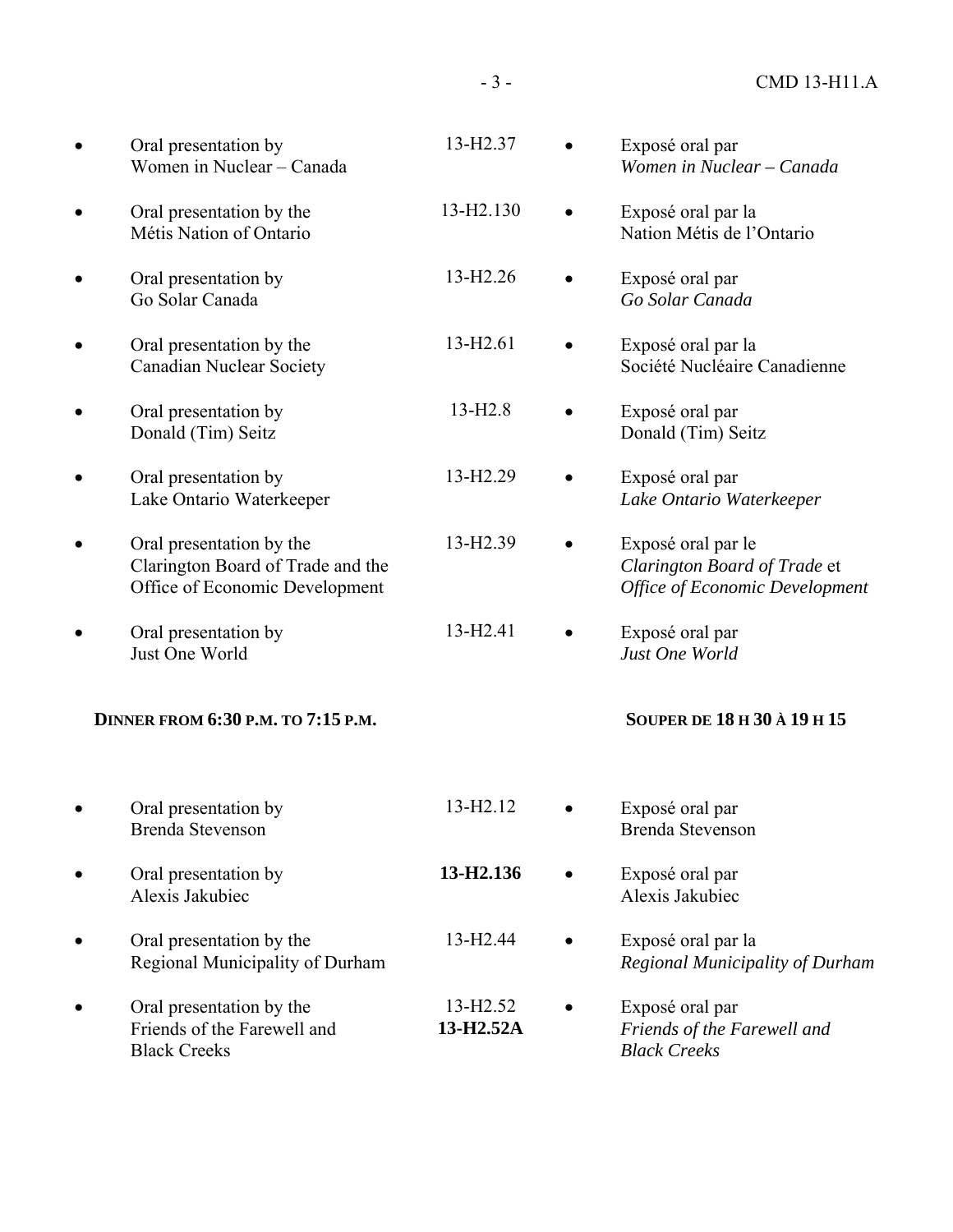| Oral presentation by the<br>Sierra Club Ontario                       | 13-H <sub>2</sub> .129<br>13-H2.129A<br>13-H2.129B | $\bullet$ | Exposé oral par le<br>Sierra Club Ontario                       |
|-----------------------------------------------------------------------|----------------------------------------------------|-----------|-----------------------------------------------------------------|
| Oral presentation by<br>Randi Luster                                  | 13-H <sub>2.53</sub>                               | $\bullet$ | Exposé oral par<br>Randi Luster                                 |
| Oral presentation by the<br>Provincial Council of Women<br>of Ontario | 13-H <sub>2.36</sub><br>13-H <sub>2.36</sub> A     | $\bullet$ | Exposé oral par le<br>Provincial Council of Women<br>of Ontario |
| Oral presentation by<br>Rolls-Royce Civil Nuclear<br>Canada Ltd.      | 13-H <sub>2.66</sub><br>13-H <sub>2.66</sub> A     |           | Exposé oral par<br>Rolls-Royce Civil Nuclear<br>Canada Ltd.     |

**END OF THE SESSION FOR MAY 29. THE HEARING WILL RESUME AT 8:30 A.M. ON MAY 30.**

 **FIN DE LA SESSION POUR LE 29 MAI. L'AUDIENCE SE POURSUIVRA À COMPTER DE 8 H 30 LE 30 MAI.**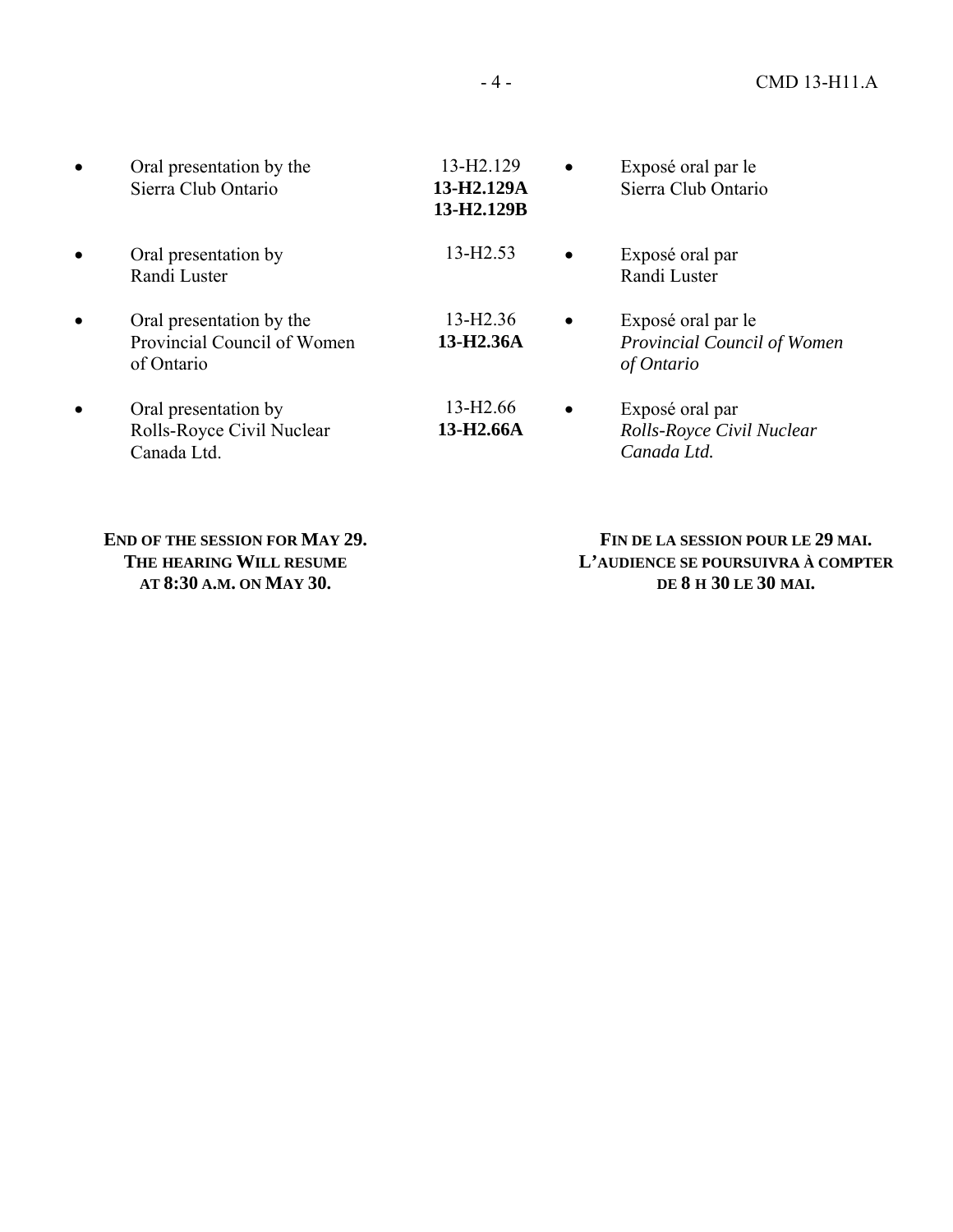#### **DATE : THURSDAY, MAY 30, 2013 TIME: 8:30 A.M.**

• Oral presentation by Terry J. Price, Ray Mutiger, Mason Verkruisen and Eugene Saltanoff

- Oral presentation by the Organization of Canadian Nuclear Industries
- Oral presentation by Michel Duguay
- Oral presentation by Durham Nuclear Awareness
- Oral presentation by the Greater Oshawa Chamber of Commerce
- Oral presentation by North American Young Generation in Nuclear (NA-YGN), Durham Chapter
- Oral presentation by Darlene Buckingham
- Oral presentation by the Canadian Nuclear Association
- Oral presentation by the Mississaugas of the New Credit First Nation

**LUNCH FROM 12:30 P.M. TO 1:30 P.M.** 

 **DATE : LE JEUDI 30 MAI 2013 HEURE : 8 H 30**

- 13-H2.105 Exposé oral par Terry J. Price, Ray Mutiger, Mason Verkruisen et Eugene Saltanoff
	- Exposé oral par l' *Organization of Canadian Nuclear Industries*
- 13-H2.109 Exposé oral par Michel Duguay
- 13-H2.133 Exposé oral par *Durham Nuclear Awareness*
- 13-H2.90 Exposé oral par *Greater Oshawa Chamber of Commerce*
- 13-H2.102 Exposé oral par le *North American Young Generation in Nuclear (NA-YGN), Durham Chapter*
- 13-H2.67 Exposé oral par Darlene Buckingham
- 13-H2.64 Exposé oral par l'Association nucléaire canadienne
- 13-H2.87 Exposé oral par la *Mississaugas of the New Credit First Nation* 
	- **DÎNER DE 12 H 30 À 13 H 30**

13-H2.40 **13-H2.40A**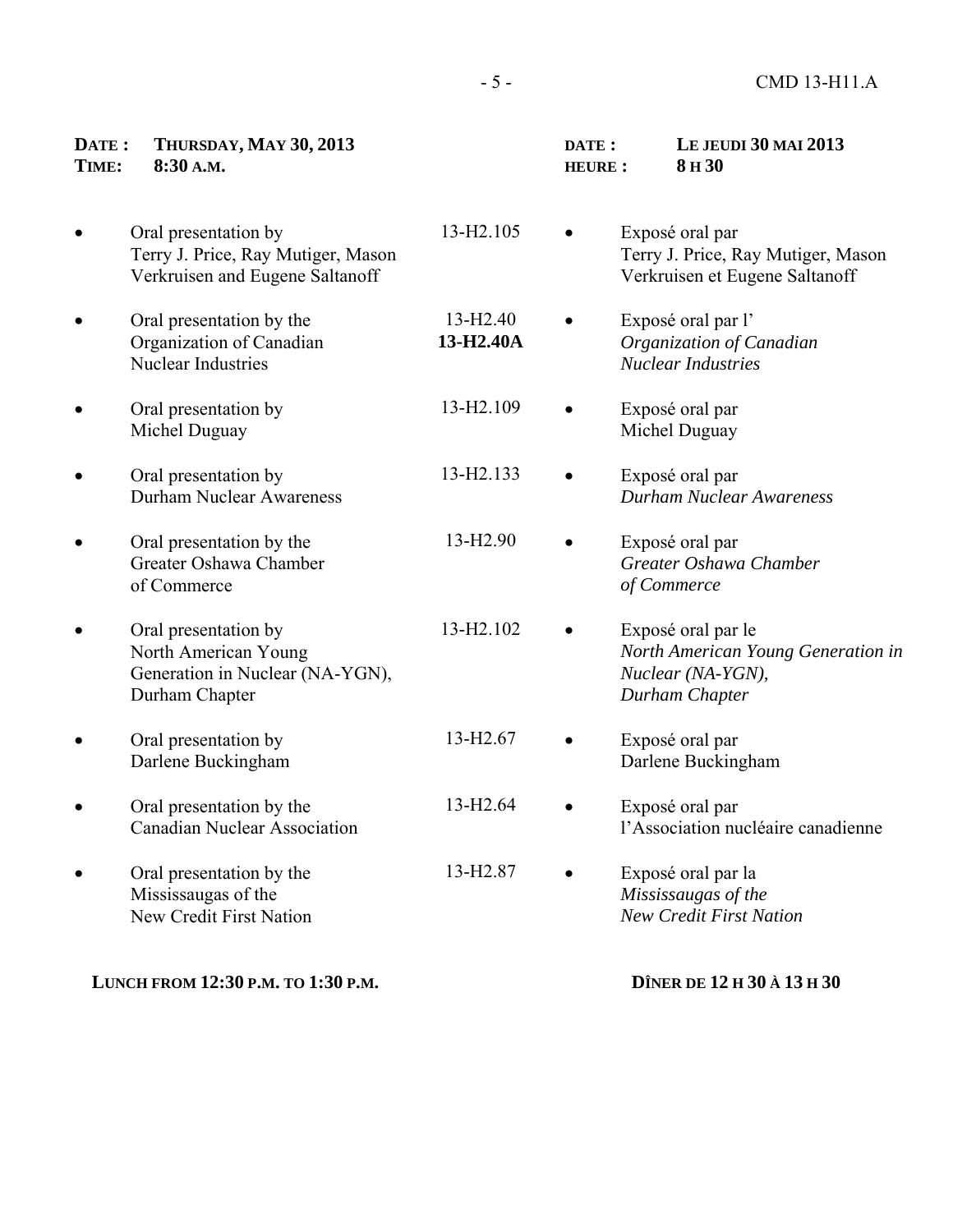| Oral presentation by<br>Monica Whalley                                              | 13-H <sub>2.57</sub><br>13-H2.57A    | Exposé oral par<br>Monica Whalley                                                          |
|-------------------------------------------------------------------------------------|--------------------------------------|--------------------------------------------------------------------------------------------|
| Oral presentation by<br>Power Worker's Union                                        | 13-H <sub>2.72</sub><br>13-H2.72A    | Exposé oral par le<br>Syndicat des travailleurs et<br>travailleuses du secteur énergétique |
| Oral presentation by the<br>Canadian Nuclear<br><b>Workers Council</b>              | 13-H <sub>2.86</sub><br>13-H2.86A    | Exposé oral par le<br>Canadian Nuclear<br><b>Workers Council</b>                           |
| Oral presentation by<br>Linda Gasser                                                | 13-H <sub>2.73</sub>                 | Exposé oral par<br>Linda Gasser                                                            |
| Oral presentation by the<br>Ontario Chapter - Voice of<br><b>Women for Peace</b>    | 13-H <sub>2.74</sub>                 | Exposé oral par la<br>Voix des femmes pour la paix -<br>Chapitre de l'Ontario              |
| Oral presentation by the<br>Canadian Environmental<br>Law Association               | 13-H <sub>2</sub> .132<br>13-H2.132A | Exposé oral par<br>l'Association canadienne du droit<br>de l'environnement                 |
| Oral presentation by<br>Jill Lennox                                                 | 13-H <sub>2.78</sub>                 | Exposé oral par<br>Jill Lennox                                                             |
| Oral presentation by<br>Karen Loch                                                  | 13-H <sub>2.83</sub>                 | Exposé oral par<br>Karen Loch                                                              |
| Oral presentation by<br>Ysabeault d'Valar-Alba                                      | 13-H <sub>2.84</sub>                 | Exposé oral par<br>Ysabeault d'Valar-Alba                                                  |
| Oral presentation by<br>Greenpeace Canada                                           | 13-H2.119<br>13-H2.119A              | Exposé oral par<br>Greenpeace Canada                                                       |
| Oral presentation by the<br>International Institute of<br>Concern for Public Health | 13-H <sub>2.127</sub><br>13-H2.127A  | Exposé oral par l'<br>International Institute of<br>Concern for Public Health              |

**DINNER FROM 6:30 P.M. TO 7:15 P.M.** 

**SOUPER DE 18 H 30 À 19 H 15**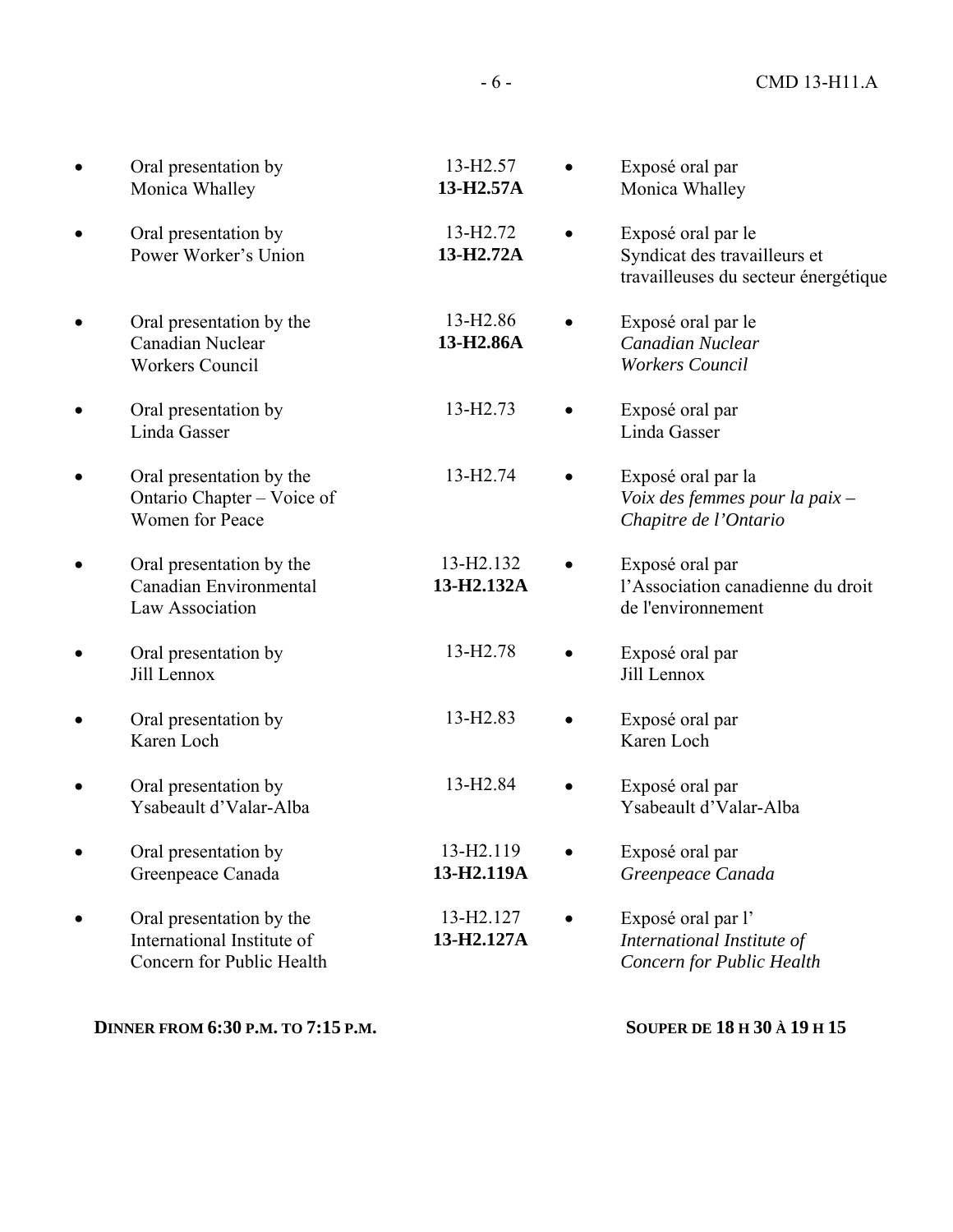| Oral presentation by<br>Michelle Simeuvonich                                                          | 13-H <sub>2.88</sub>   | Exposé oral par<br>Michelle Simeuvonich                                                     |
|-------------------------------------------------------------------------------------------------------|------------------------|---------------------------------------------------------------------------------------------|
| Oral presentation by the<br>Durham Strategic Energy Alliance                                          | 13-H <sub>2.94</sub>   | Exposé oral par la<br>Durham Strategic Energy Alliance                                      |
| Oral presentation by<br>Kelly Clune                                                                   | 13-H <sub>2.69</sub>   | Exposé oral par<br>Kelly Clune                                                              |
| Oral presentation by<br><b>CCNB</b> Action                                                            | 13-H <sub>2.99</sub>   | Exposé oral par<br><b>CCNB</b> Action                                                       |
| Oral presentation by<br>Norah Chaloner                                                                | 13-H <sub>2</sub> .100 | Exposé oral par<br>Norah Chaloner                                                           |
| Oral presentation by the<br>Citizens for a Safe Environment<br>and The Committee for a Safe<br>Sewage | 13-H2.107              | Exposé oral par<br>Citizens for a Safe Environment<br>et The Committee for a Safe<br>Sewage |
| Oral presentation by the<br><b>Canadian Coalition for</b><br><b>Nuclear Responsibility</b>            | 13-H2.120              | Exposé oral par le<br>Regroupement pour la<br>surveillance du nucléaire                     |
| Oral presentation by<br>Zach Ruiter                                                                   | 13-H2.131              | Exposé oral par<br>Zach Ruiter                                                              |

**END OF THE SESSION FOR MAY 30. THE HEARING WILL RESUME AT 8:30 A.M. ON MAY 31.**

 **FIN DE LA SESSION POUR LE 30 MAI. L'AUDIENCE SE POURSUIVRA À COMPTER DE 8 H 30 LE 31 MAI.**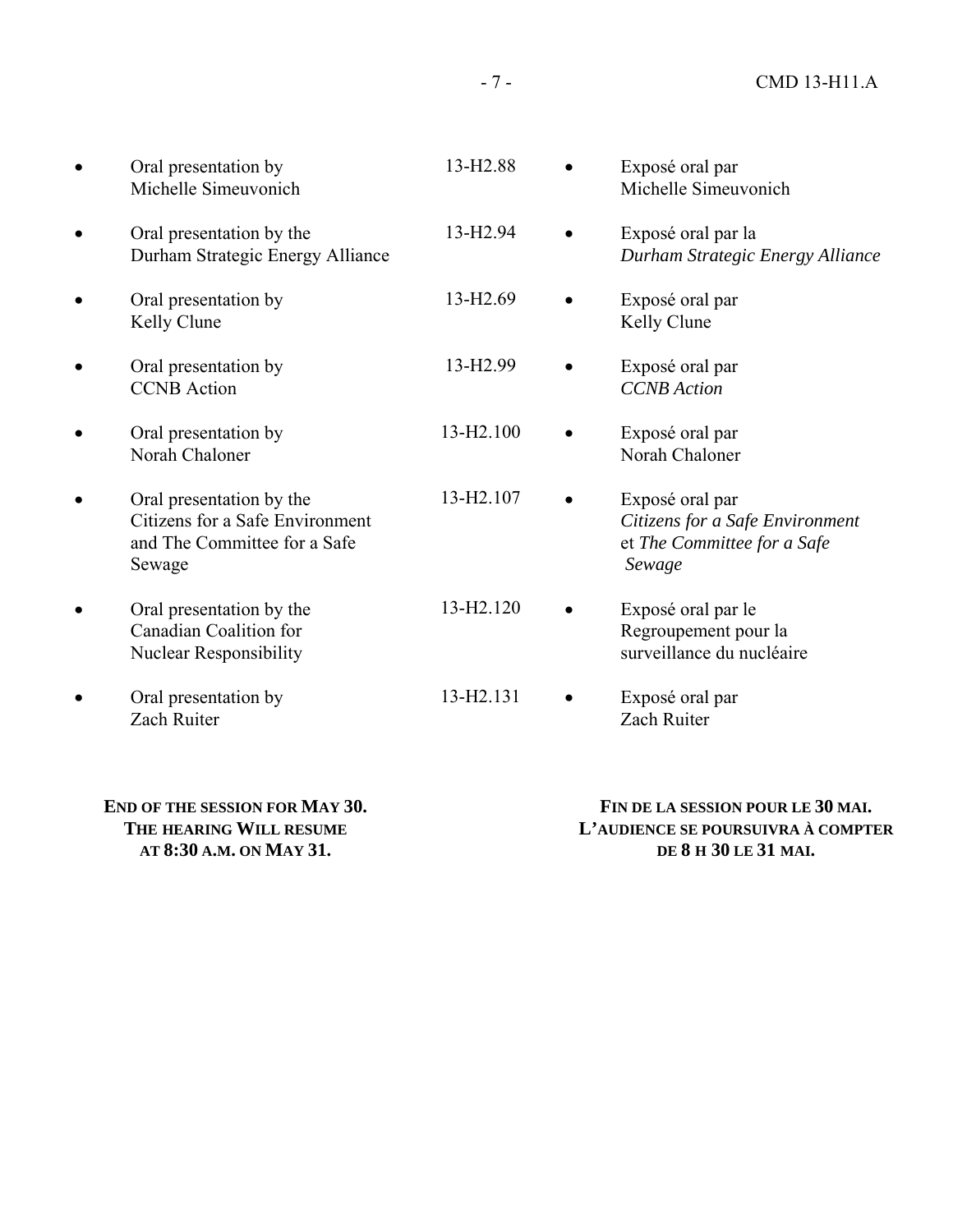### **DATE : FRIDAY, MAY 31, 2013 TIME: 8:30 A.M.**

• Oral presentation by the

• Oral presentation by the Pickering East Shore Community Association

• Oral presentation by Brenda Cross

• Oral presentation by A.J. Kehoe

• Oral presentation by the The Society of Energy

• Oral presentation by Gail Cockburn

• Oral presentation by Barbara Pulst

• Oral presentation by Louis Bertrand

• Oral presentation by Brad Blaney

• Oral presentation by Carrie Lester

| <b>FRIDAY, MAY 31, 2013</b><br>8:30 A.M.                                                                   |                                     | DATE:<br><b>HEURE:</b> | LE VENDREDI 31 MAI 2013<br>8H <sub>30</sub>                                                           |
|------------------------------------------------------------------------------------------------------------|-------------------------------------|------------------------|-------------------------------------------------------------------------------------------------------|
| Oral presentation by the<br>Canadian Association of<br>Physicians for the Environment<br>(Dr. Kathy Vakil) | 13-H <sub>2.63</sub><br>13-H2.63A   |                        | Exposé oral par<br>l'Association Canadienne des<br>Médecins pour l'Environnement<br>(Dre Kathy Vakil) |
| Oral presentation by the<br>Pickering East Shore<br><b>Community Association</b>                           | 13-H2.121                           |                        | Exposé oral par la<br><b>Pickering East Shore</b><br><b>Community Association</b>                     |
| Oral presentation by<br><b>Brenda Cross</b>                                                                | 13-H2.111                           |                        | Exposé oral par<br><b>Brenda Cross</b>                                                                |
| Oral presentation by<br>A.J. Kehoe                                                                         | 13-H2.103                           |                        | Exposé oral par<br>A.J. Kehoe                                                                         |
| Oral presentation by the<br>The Society of Energy<br>Professionals                                         | 13-H <sub>2.126</sub><br>13-H2.126A |                        | Exposé oral par<br>The Society of Energy<br>Professionals                                             |
| Oral presentation by<br>Gail Cockburn                                                                      | 13-H <sub>2.104</sub>               |                        | Exposé oral par<br>Gail Cockburn                                                                      |
| Oral presentation by<br><b>Barbara Pulst</b>                                                               | 13-H <sub>2.114</sub>               |                        | Exposé oral par<br>Barbara Pulst                                                                      |
| Oral presentation by<br>Louis Bertrand                                                                     | 13-H <sub>2</sub> .122              |                        | Exposé oral par<br>Louis Bertrand                                                                     |
| Oral presentation by<br><b>Brad Blaney</b>                                                                 | 13-H2.128<br>13-H2.128A             |                        | Exposé oral par<br><b>Brad Blaney</b>                                                                 |
| Oral presentation by<br>Carrie Lester                                                                      | 13-H2.118                           |                        | Exposé oral par<br>Carrie Lester                                                                      |
| Oral presentation by<br>Dorothy Goldin Rosenberg                                                           | 13-H <sub>2.93</sub>                |                        | Exposé oral par<br>Dorothy Goldin Rosenberg                                                           |

13-H2.82 • Exposé oral par

Belinda Cole

• Oral presentation by Belinda Cole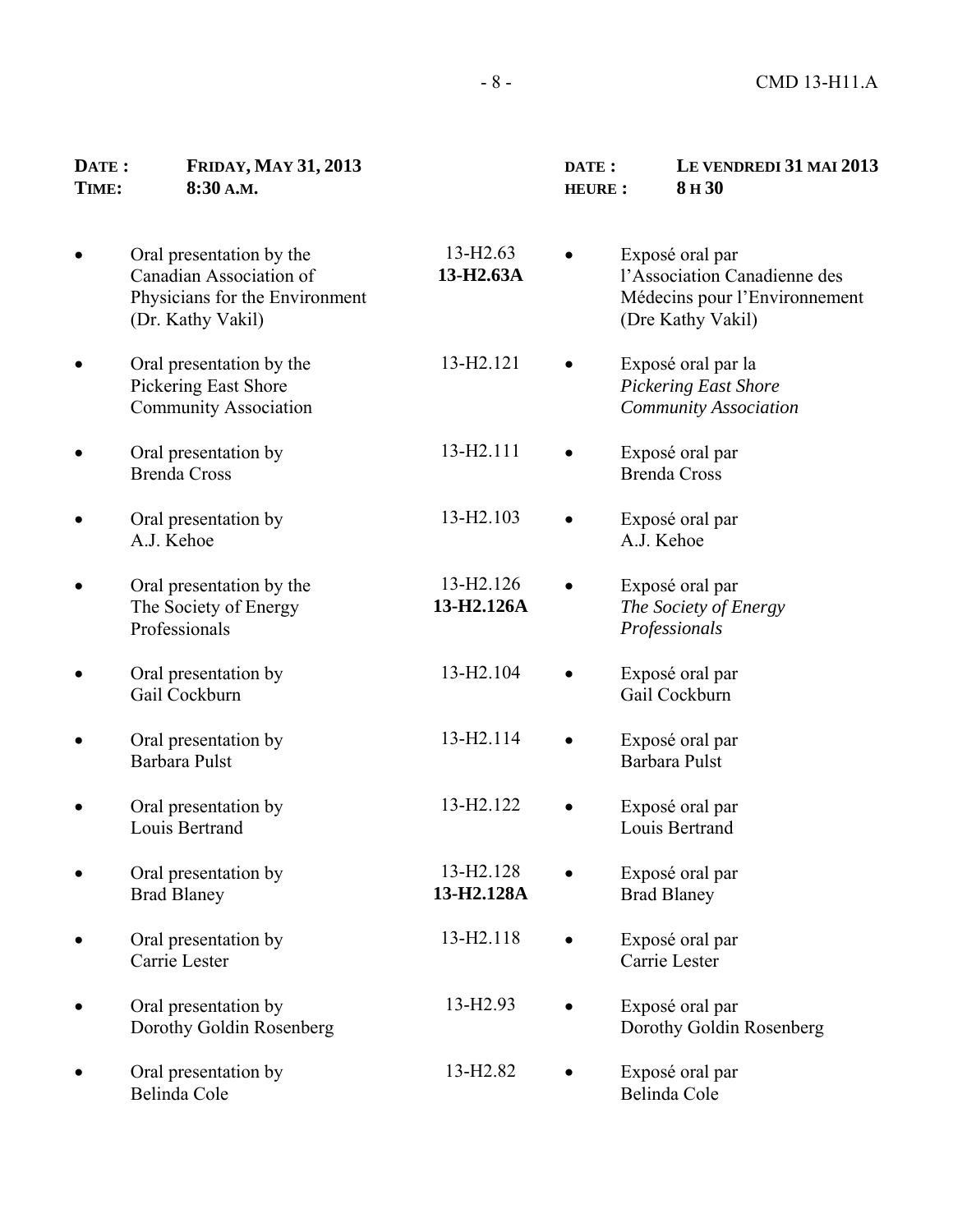# - 9 - CMD 13-H11.A

# LUNCH FROM 12:30 P.M. TO 1:30 P.M. **D**ÎNER DE 12 H 30 À 13 H 30

|           | Written submission from<br><b>Edward Moeck</b>                                                                              | 13-H <sub>2.4</sub>  | Mémoire de<br><b>Edward Moeck</b>                                                                                     |
|-----------|-----------------------------------------------------------------------------------------------------------------------------|----------------------|-----------------------------------------------------------------------------------------------------------------------|
| $\bullet$ | Written submission from the<br>Whitby Chamber of Commerce                                                                   | $13 - H2.5$          | Mémoire de la<br>Chambre de commerce de Whitby                                                                        |
| ٠         | Written submission from the<br>Durham Nuclear Health<br>Committee                                                           | $13-H2.6$            | Mémoire du<br>Durham Nuclear Health<br>Committee                                                                      |
| ٠         | Written submission from<br>Black & McDonald Limited                                                                         | 13-H <sub>2.7</sub>  | Mémoire de<br>Black & McDonald Limited                                                                                |
| ٠         | Written submission from<br>Andrew Hill                                                                                      | 13-H2.10             | Mémoire de<br>Andrew Hill                                                                                             |
| ٠         | Written submission from<br>Ann E. Short                                                                                     | 13-H <sub>2.13</sub> | Mémoire de<br>Ann E. Short                                                                                            |
| ٠         | Written submission from<br>Dorian Douma                                                                                     | 13-H <sub>2.14</sub> | Mémoire de<br>Dorian Douma                                                                                            |
| $\bullet$ | Written submission from<br>Big Brothers Big Sisters of<br>Ajax-Pickering                                                    | 13-H <sub>2.15</sub> | Mémoire de<br>Big Brothers Big Sisters of<br>Ajax-Pickering                                                           |
| ٠         | Written submission from<br>Marilyn McKim                                                                                    | 13-H2.16             | Mémoire de<br>Marilyn McKim                                                                                           |
| ٠         | Written submission from<br>Kylie Brooks                                                                                     | 13-H <sub>2.17</sub> | Mémoire de<br>Kylie Brooks                                                                                            |
|           | Written submission from<br>Hydro Pensioners of Ontario,<br>Georgian Bay District Pensioners<br>Association, Bruce Sub Group | 13-H2.18             | Mémoire de<br>Hydro Pensioners of Ontario,<br>Georgian Bay District Pensioners<br><b>Association, Bruce Sub Group</b> |
|           | Written submission from<br>Maria Kasstan                                                                                    | 13-H <sub>2.19</sub> | Mémoire de<br>Maria Kasstan                                                                                           |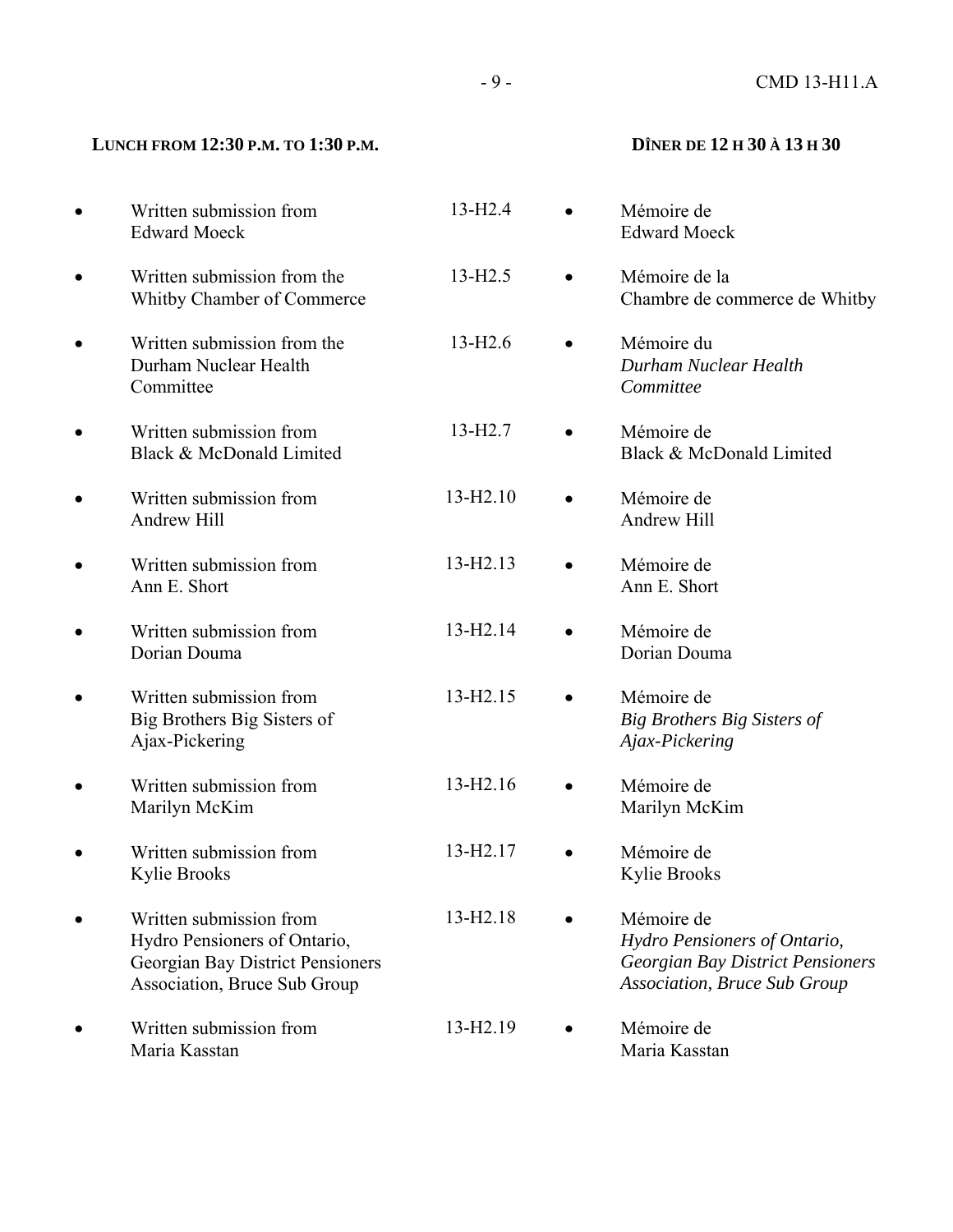|           | Written submission from<br><b>Environmental Earth Angels</b>                           | 13-H <sub>2.20</sub> | Mémoire de<br><b>Environmental Earth Angels</b>                        |
|-----------|----------------------------------------------------------------------------------------|----------------------|------------------------------------------------------------------------|
|           | Written submission from the<br>Town of Ajax                                            | 13-H <sub>2.21</sub> | Mémoire de la<br>Ville de Ajax                                         |
|           | Written submission from the<br>Ajax and Pickering Rotary Club                          | 13-H <sub>2.22</sub> | Mémoire du<br>Ajax and Pickering Rotary Club                           |
|           | Written submission from the<br>Durham College                                          | 13-H <sub>2.23</sub> | Mémoire du<br>Collège de Durham                                        |
|           | Written submission from<br>Marsh Instrumentation Ltd.                                  | 13-H <sub>2.24</sub> | Mémoire de<br>Marsh Instrumentation Ltd.                               |
|           | Written submission from<br><b>Brenda Thompson</b>                                      | 13-H <sub>2.27</sub> | Mémoire de<br><b>Brenda Thompson</b>                                   |
|           | Written submission from<br><b>Veridian Connections</b>                                 | 13-H <sub>2.28</sub> | Mémoire de<br><b>Veridian Connections</b>                              |
|           | Written submission from<br>Norma Dickinson                                             | 13-H <sub>2.30</sub> | Mémoire de<br>Norma Dickinson                                          |
|           | Written submission from the<br>Hydro Pensioners of Ontario,<br><b>Toronto District</b> | 13-H <sub>2.31</sub> | Mémoire des<br>Hydro Pensioners of Ontario,<br><b>Toronto District</b> |
|           | Written submission from<br>The Miller Group                                            | 13-H <sub>2.32</sub> | Mémoire de<br>The Miller Group                                         |
| $\bullet$ | Written submission from<br>Mary Fish                                                   | 13-H <sub>2.33</sub> | Mémoire de<br>Mary Fish                                                |
|           | Written submission from<br>Don and Heather Ross                                        | 13-H <sub>2.35</sub> | Mémoire de<br>Don et Heather Ross                                      |
|           | Written submission from<br>Victor Sgro                                                 | 13-H <sub>2.38</sub> | Mémoire de<br>Victor Sgro                                              |
|           | Written submission from<br>Klaus Dohring                                               | 13-H <sub>2.42</sub> | Mémoire de<br>Klaus Dohring                                            |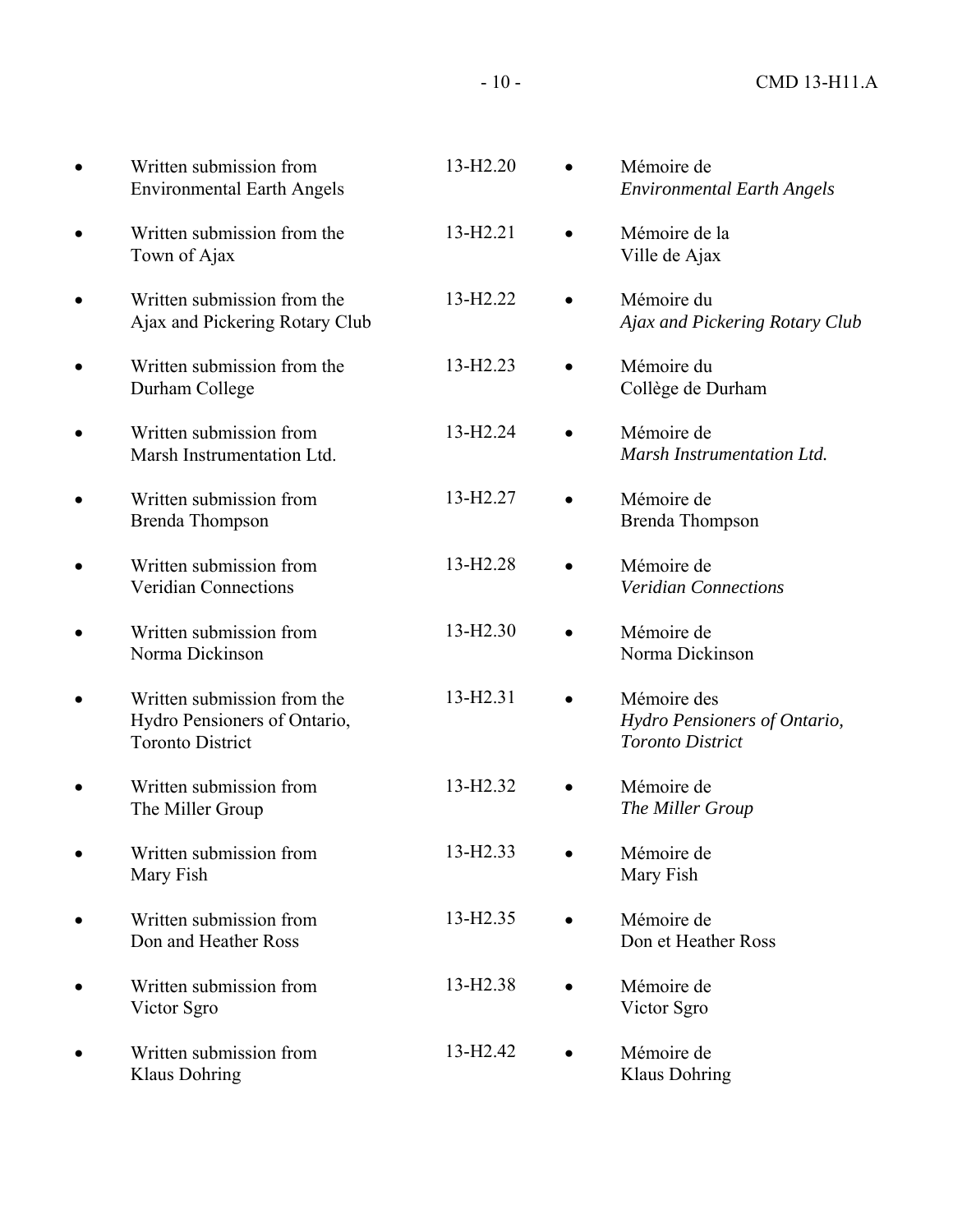| Written submission from<br>Valerie Fredenburgh                                              | 13-H <sub>2.43</sub> | Mémoire de<br>Valerie Fredenburgh                                              |
|---------------------------------------------------------------------------------------------|----------------------|--------------------------------------------------------------------------------|
| Written submission from<br>Tania Szablowski                                                 | 13-H <sub>2.45</sub> | Mémoire de<br>Tania Szablowski                                                 |
| Written submission from the<br>Municipality of Clarington                                   | 13-H <sub>2.46</sub> | Mémoire de la<br>municipalité de Clarington                                    |
| Written submission from<br>Dick O'Connor                                                    | 13-H <sub>2.47</sub> | Mémoire de<br>Dick O'Connor                                                    |
| Written submission from<br>Alison J. Petten                                                 | 13-H <sub>2.48</sub> | Mémoire de<br>Alison J. Petten                                                 |
| Written submission from<br>Nicole Corrado                                                   | 13-H <sub>2.49</sub> | Mémoire de<br>Nicole Corrado                                                   |
| Written submission from<br>Rodger Brunning                                                  | 13-H <sub>2.50</sub> | Mémoire de<br>Rodger Brunning                                                  |
| Written submission from<br>David Lean                                                       | 13-H <sub>2.51</sub> | Mémoire de<br>David Lean                                                       |
| Written submission from<br>Michael Cooke                                                    | 13-H <sub>2.54</sub> | Mémoire de<br>Michael Cooke                                                    |
| Written submission from<br>Louisette Lanteigne                                              | 13-H <sub>2.55</sub> | Mémoire de<br>Louisette Lanteigne                                              |
| Written submission from<br>Colin King                                                       | 13-H <sub>2.56</sub> | Mémoire de<br>Colin King                                                       |
| Written submission from<br>David and Sheela Lloyd                                           | 13-H <sub>2.59</sub> | Mémoire de<br>David et Sheela Lloyd                                            |
| Written submission from<br>Kelly Masterson                                                  | $13 - H2.60$         | Mémoire de<br>Kelly Masterson                                                  |
| Written submission from<br>Friends Indeed - Pakistan Canada<br>Friendship Society of Durham | 13-H <sub>2.62</sub> | Mémoire de<br>Friends Indeed - Pakistan Canada<br>Friendship Society of Durham |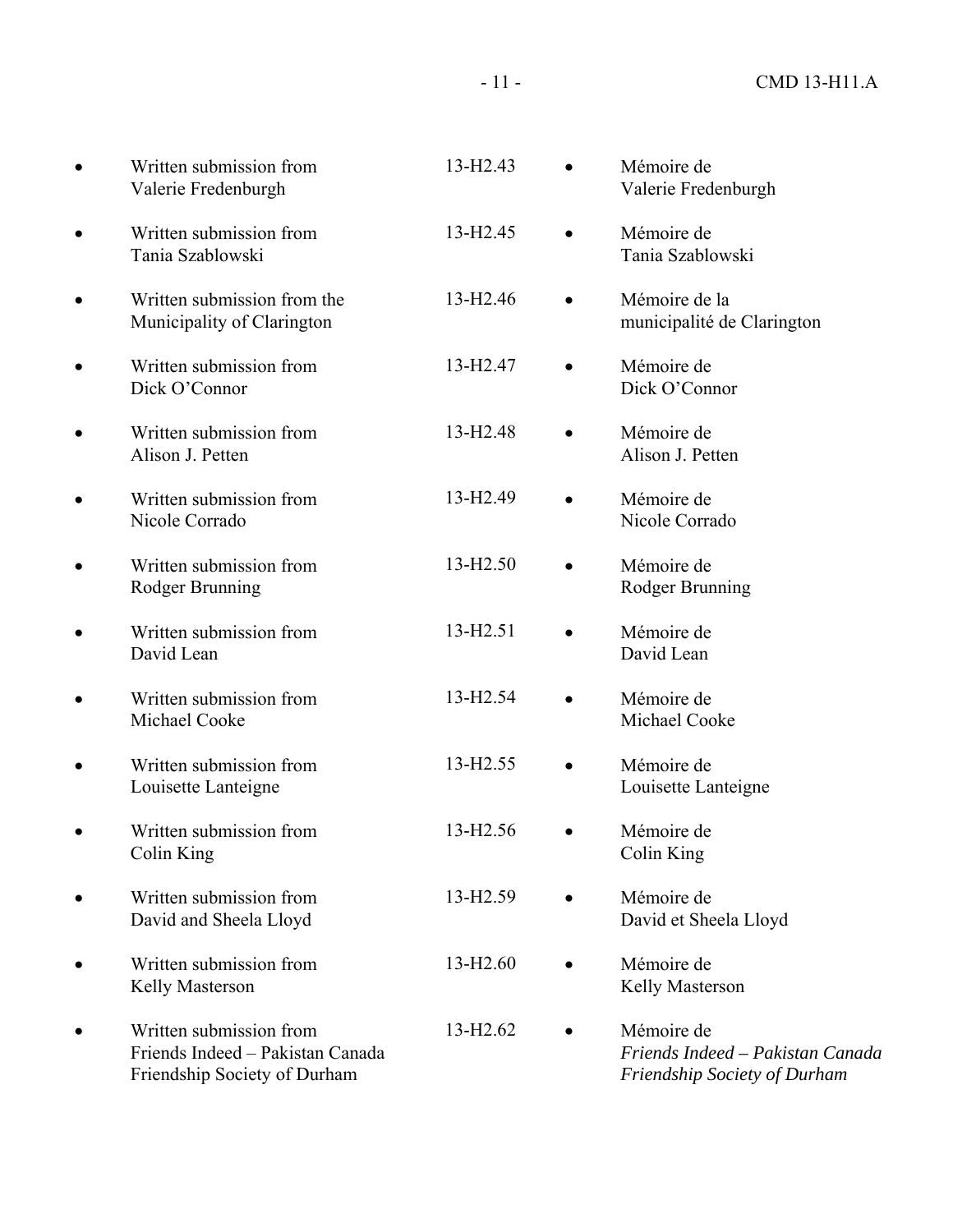| Written submission from the<br>Darlington Nuclear Community<br><b>Advisory Council</b> | 13-H <sub>2.65</sub> | Mémoire du<br>Darlington Nuclear Community<br><b>Advisory Council</b>  |
|----------------------------------------------------------------------------------------|----------------------|------------------------------------------------------------------------|
| Written submission from the<br><b>Pickering Naturalists</b>                            | 13-H <sub>2.68</sub> | Mémoire de<br><b>Pickering Naturalists</b>                             |
| Written submission from the<br>Durham District School Board                            | 13-H <sub>2.70</sub> | Mémoire du<br>Durham District School Board                             |
| Written submission from<br>Aecon Industrial                                            | 13-H <sub>2.71</sub> | Mémoire de<br>Aecon Industrial                                         |
| Written submission from<br>Corneliu Chisu, M.P.,<br>Pickering - Scarborough East       | 13-H <sub>2.75</sub> | Mémoire de<br>Corneliu Chisu,<br>epute,<br>Pickering – Scarborough Est |
| Written submission from<br>David C. Reid                                               | 13-H <sub>2.76</sub> | Mémoire de<br>David C. Reid                                            |
| Written submission from<br>Joe Dickson, M.P.P.,<br>Ajax - Pickering                    | 13-H <sub>2.77</sub> | Mémoire de<br>Joe Dickson,<br>epute,<br>$A$ jax – Pickering            |
| Written submission from<br>Barbara Feldman                                             | 13-H <sub>2.79</sub> | Mémoire de<br>Barbara Feldman                                          |
| Written submission from the<br>Durham Chinese Canadian<br><b>Culture Centre</b>        | 13-H <sub>2.80</sub> | Mémoire du<br>Durham Chinese Canadian<br>Culture Centre                |
| Written submission from<br>Babcock & Wilcox Canada Ltd.                                | 13-H <sub>2.81</sub> | Mémoire de<br>Babcock & Wilcox Canada Ltd.                             |
| Written submission from the<br>Pickering Auxiliary Rescue<br>Association               | 13-H <sub>2.85</sub> | Mémoire de la<br><b>Pickering Auxiliary Rescue</b><br>Association      |
| Written submission from the<br><b>Ontario Federation of Anglers</b><br>and Hunters     | 13-H <sub>2.89</sub> | Mémoire de<br><b>Ontario Federation of Anglers</b><br>and Hunters      |
| Written submission from<br><b>Spark Center</b>                                         | 13-H <sub>2.91</sub> | Mémoire de<br><b>Spark Center</b>                                      |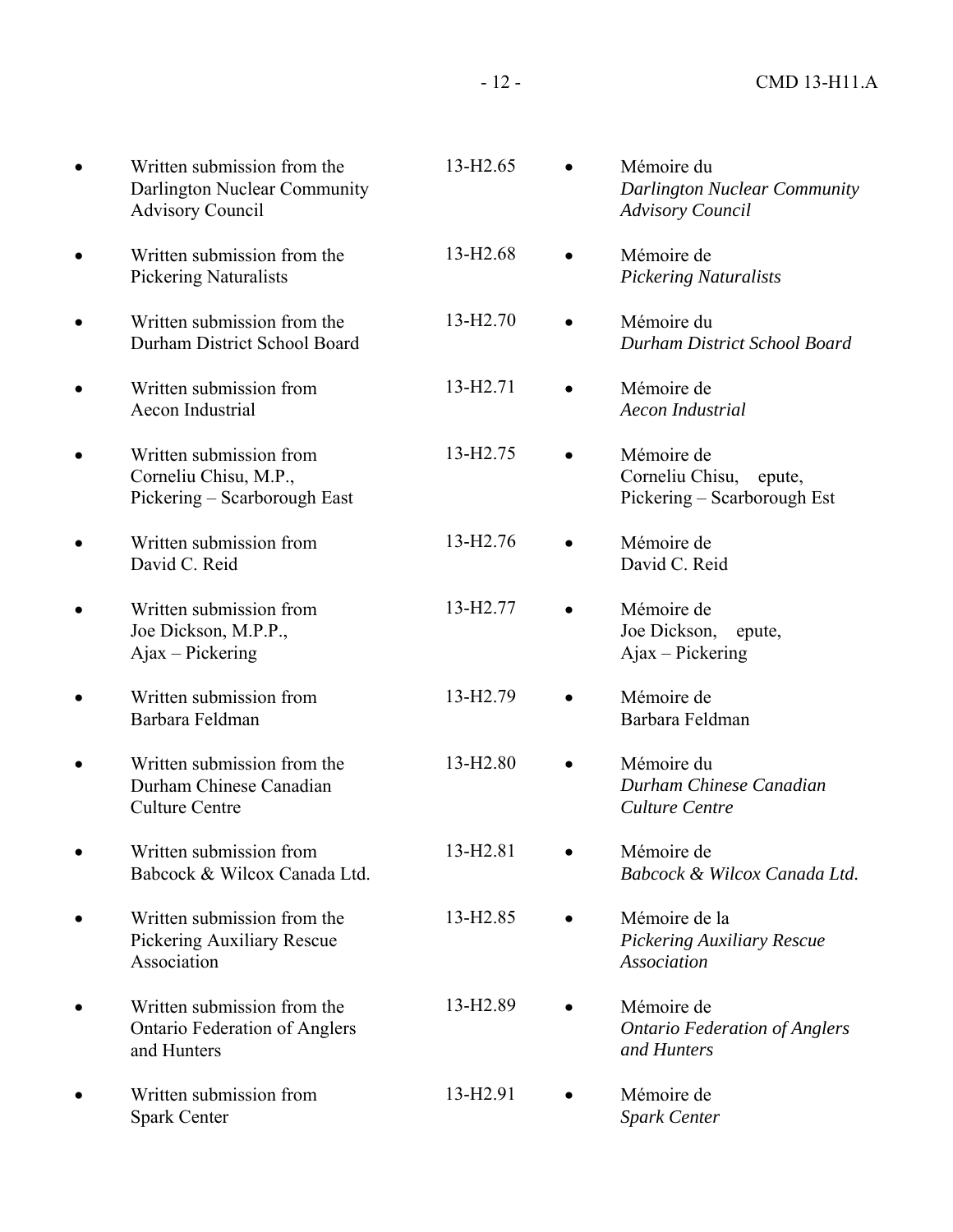| Written submission from<br>The Durham Economic<br><b>Prosperity Committee</b> | 13-H <sub>2.92</sub>  | Mémoire de<br>The Durham Economic<br><b>Prosperity Committee</b>     |
|-------------------------------------------------------------------------------|-----------------------|----------------------------------------------------------------------|
| Written submission from<br>Rouge Valley Health System                         | 13-H <sub>2.95</sub>  | Mémoire de<br>Rouge Valley Health System                             |
| Written submission from<br>Chris Alexander, M.P.,<br>$A$ jax – Pickering      | 13-H <sub>2.96</sub>  | Mémoire de<br>Chris Alexander,<br>epute,<br>$A$ jax – Pickering      |
| Written submission from<br>William and Edith Shore                            | 13-H <sub>2.97</sub>  | Mémoire de<br>William et Edith Shore                                 |
| Written submission from the<br>Durham Tamil Association                       | 13-H <sub>2.98</sub>  | Mémoire de<br><b>Durham Tamil Association</b>                        |
| Written submission from<br>Marie Roulleau                                     | 13-H2.101             | Mémoire de<br>Marie Roulleau                                         |
| Written submission from the<br>Green Party of Ontario                         | 13-H <sub>2.106</sub> | Mémoire du<br>Parti vert de l'Ontario                                |
| Written submission from<br>Linda Hicks and Family                             | 13-H2.108             | Mémoire de<br>Linda Hicks et la famille                              |
| Written submission from<br>Sue Browning                                       | 13-H2.110             | Mémoire de<br>Sue Browning                                           |
| Written submission from<br>Jutta Splettstoesser                               | 13-H2.112             | Mémoire de<br>Jutta Splettstoesser                                   |
| Written submission from<br>Durham Catholic District<br>School Board           | 13-H2.113             | Mémoire du<br><b>Durham Catholic District</b><br><b>School Board</b> |
| Written submission from<br>S.M. Richardson                                    | 13-H2.115             | Mémoire de<br>S.M. Richardson                                        |
| Written submission from<br>Sarah Sackville-McLauchlan                         | 13-H2.116             | Mémoire de<br>Sarah Sackville-McLauchlan                             |
| Written submission from<br>Corina Psarrou-Rae                                 | 13-H2.117             | Mémoire de<br>Corina Psarrou-Rae                                     |